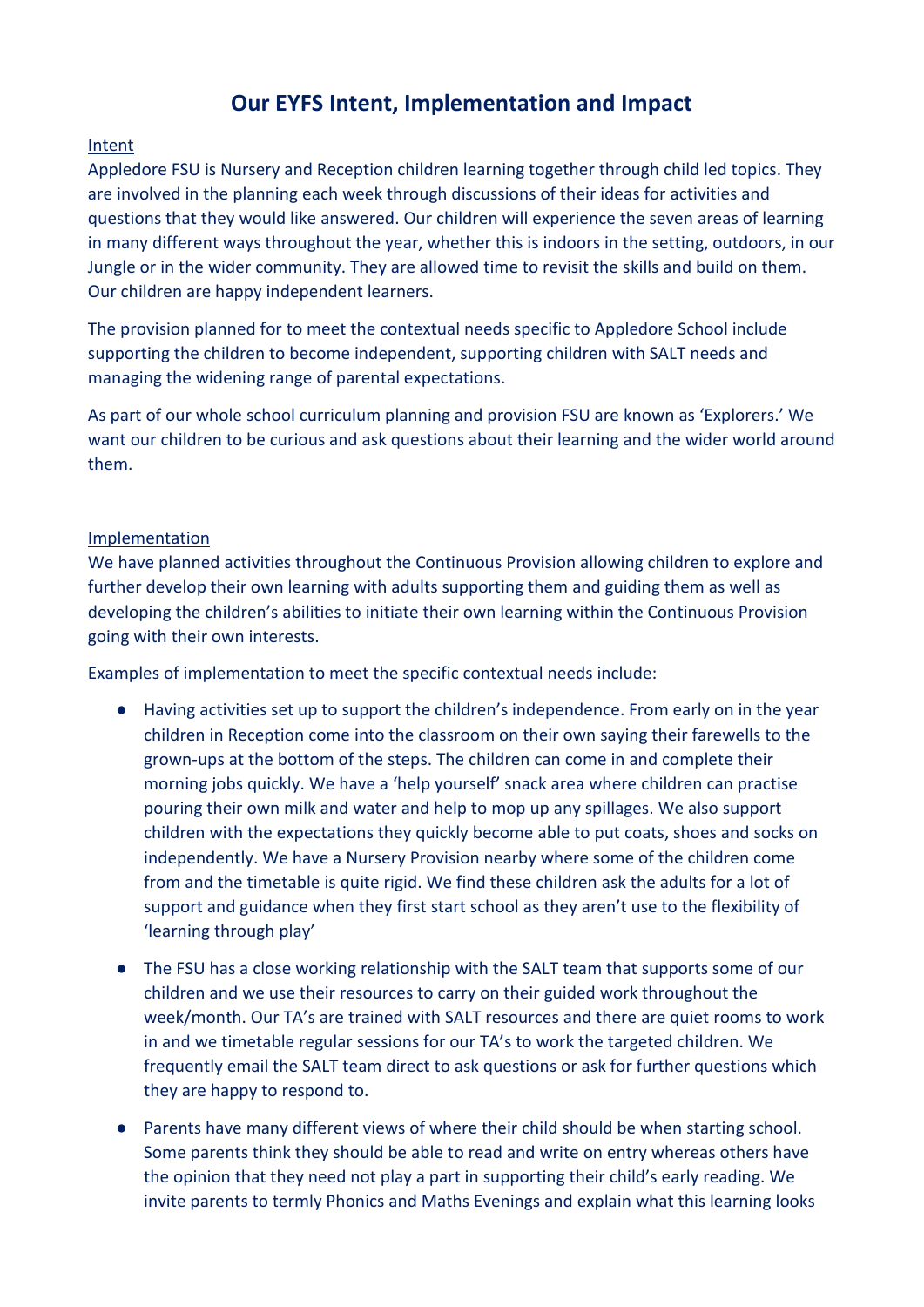like and how the parents can support their child. We also hold termly parents meetings with each family showing them the Development Matters document, their on entry data, and the progress they are making and where their child needs to be by the end of the school year.

#### Impact

Children have had a good starting point in their school life and are ready for Key Stage One. Our children are keen to learn, often bringing in their own learning from home to show us in school. Transition to starting school is smooth as the children from our Nursery are arriving back to the same building, we just need to settle the small handful of children that come from a different setting. Transition to Year One is also smooth as from May half term we plan weekly visits to the classroom so that the children can work with their new teacher and get to know their new environment.

Our data is largely in line with national averages each year.

Comments from parents about the FSU include:

- "*The atmosphere is really nurturing towards our children."*
- *"M's experience in Dolphins was one that allowed her to flourish and thrive in a creative, engaging and stimulating environment."*
- *"She was previously shy and reserved when it came to talking, sharing ideas and performing in front of her peers. After a short while in Dolphins through a combination of child and adult initiated tasks A really came out of her shell."*
- *"With a growth in confidence my child was equipped with the tools to enjoy learning phonics, and in turn, beginning to read."*
- *"The whole team are committed to nurturing and developing the whole child by planning and providing really exciting learning opportunities and adapting these to meet the interests of the children."*
- *"The communication with parents is really positive and informative. From more formal curriculum meetings to quick chats which are never too much trouble."*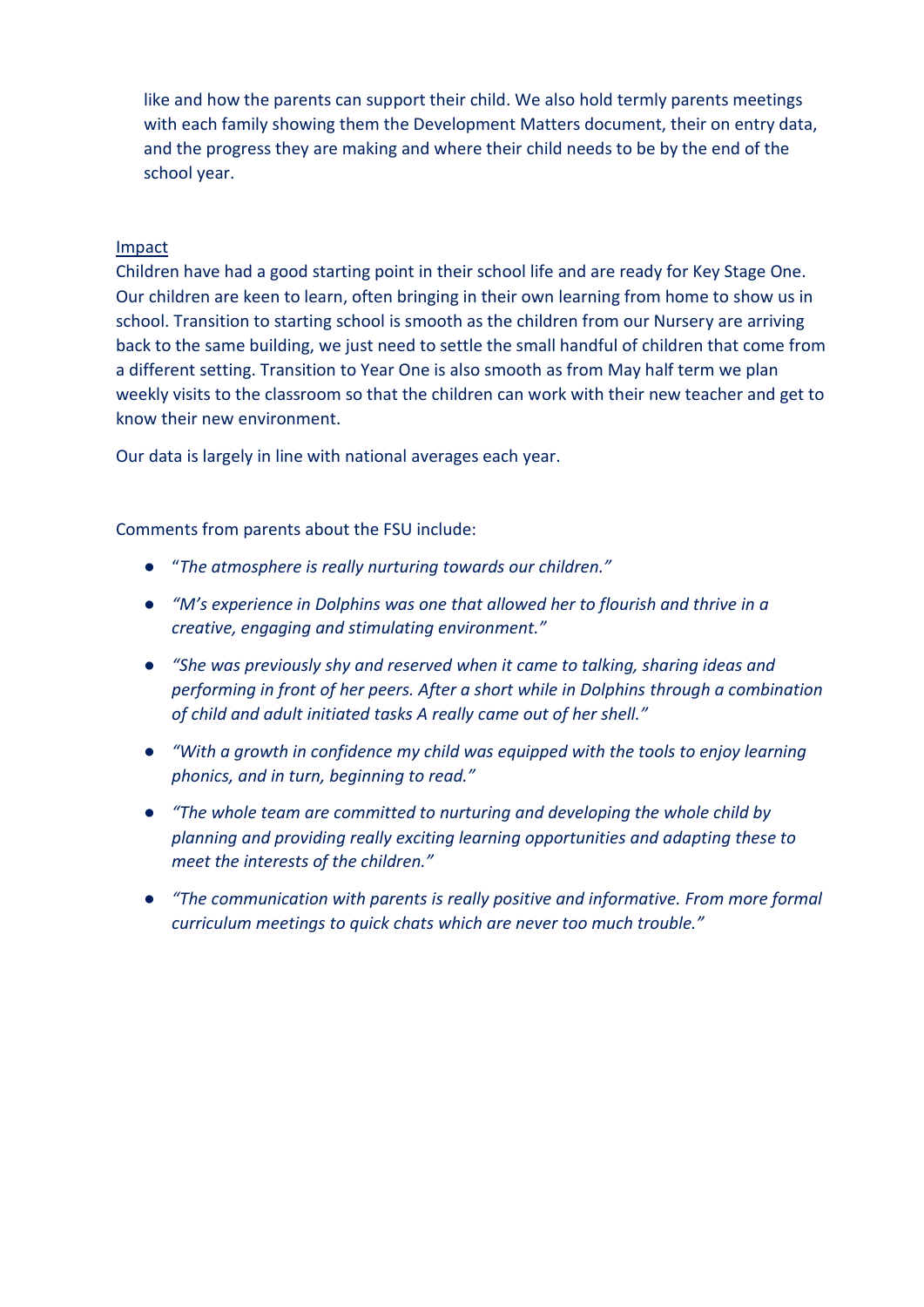## **Our aspirations for the children leaving our Nursery**

## EAD

Children will be offered daily opportunities to explore the creative arts. They will have a wide range of materials and equipment to play with to develop their fine motor skills, their imagination and their creativity.

#### UW

Children will learn about the people and places in their own local community. They will be encouraged to explore and respect the natural world

## PSED

Children will begin to form relationships with children and adults and will begin to learn how to lead happy and healthy lives.

## C and L

Children will have stories read to them. They will be encouraged to talk about every day experiences and events special to them.

#### N

Children will be able to recognise and have a deep understanding of numbers to 5. They will start to subitise these numbers.

#### PD

L

Children will begin to make healthy choices about their lifestyles. Children will have access to a wide range of fine and gross motor activities. They will learn to use a range of tools.

> Children will be encouraged to mark make using a range of tools. They will begin to have an awareness of sounds and begin to write the letters in their name.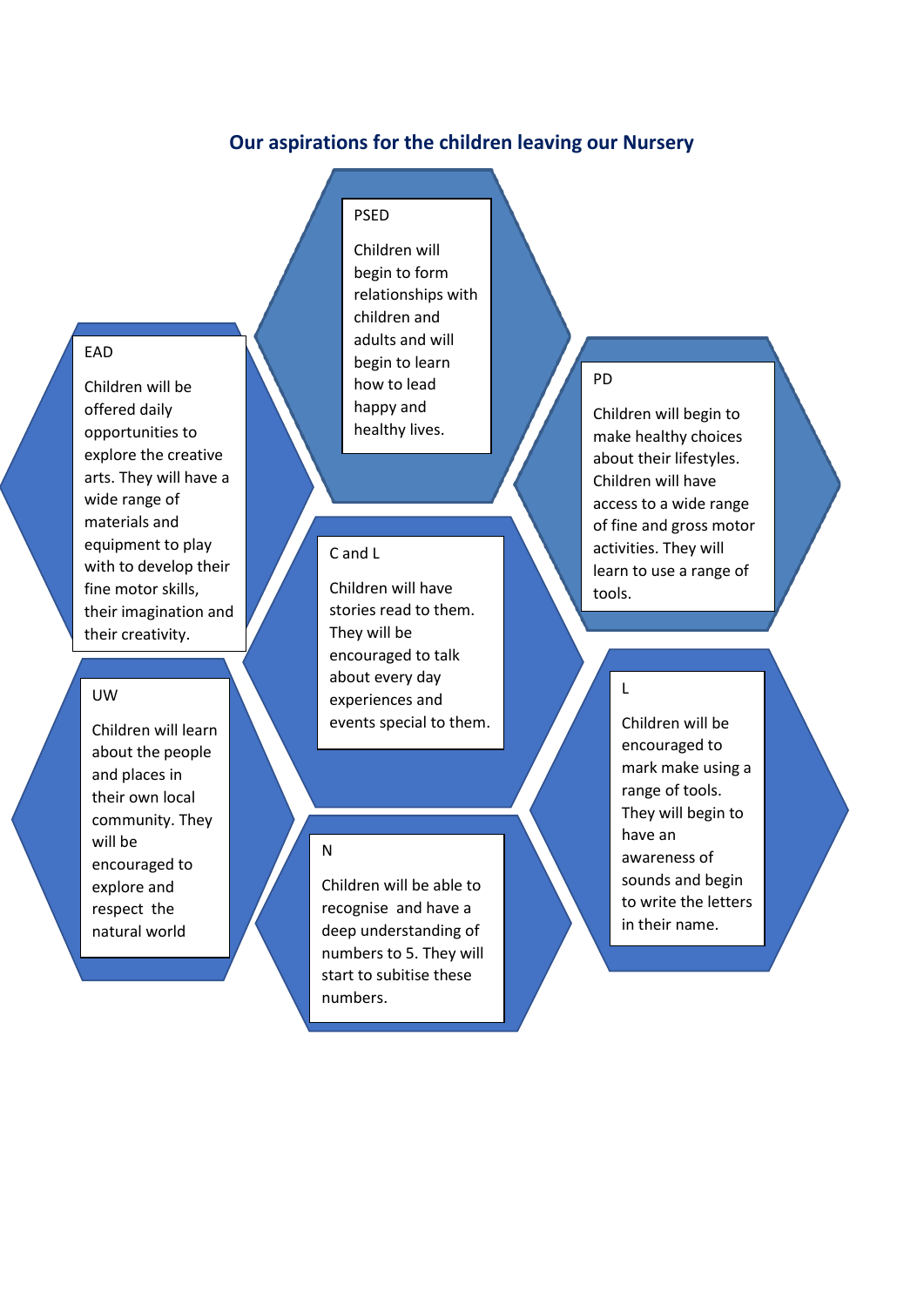## **Our aspirations for children leaving our Reception Class**

#### EAD

Children will be offered daily opportunities to explore the creative arts. They will have a wide range of materials and equipment to play with to develop their fine motor skills, their imagination and their creativity.

#### UW

Children will learn about the people and places in their own local community. They will be encouraged to explore and respect the natural world.

## PSED

Children will continue to form strong and supportive relationships with children and adults and will learn how to lead happy and healthy lives.

#### C and L

Children will develop a love for reading and have a story read to them at least once a day. They will be able to talk about their favourite book using a wide range of vocabulary.

Children will be able to recognise and have a deep understanding of numbers to 10. They will be able to confidently subitise these numbers.

N

#### PD

L

Children will make healthy choices about their lifestyles. Children will have access to a wide range of fine and gross motor activities. They will use a range of tools with confidence including a comfortable pencil grip.

Children will spot rhymes. They will be able to use their phonic skills to blend sounds to read simple sentences. They will be able to segment words to write simple sentences.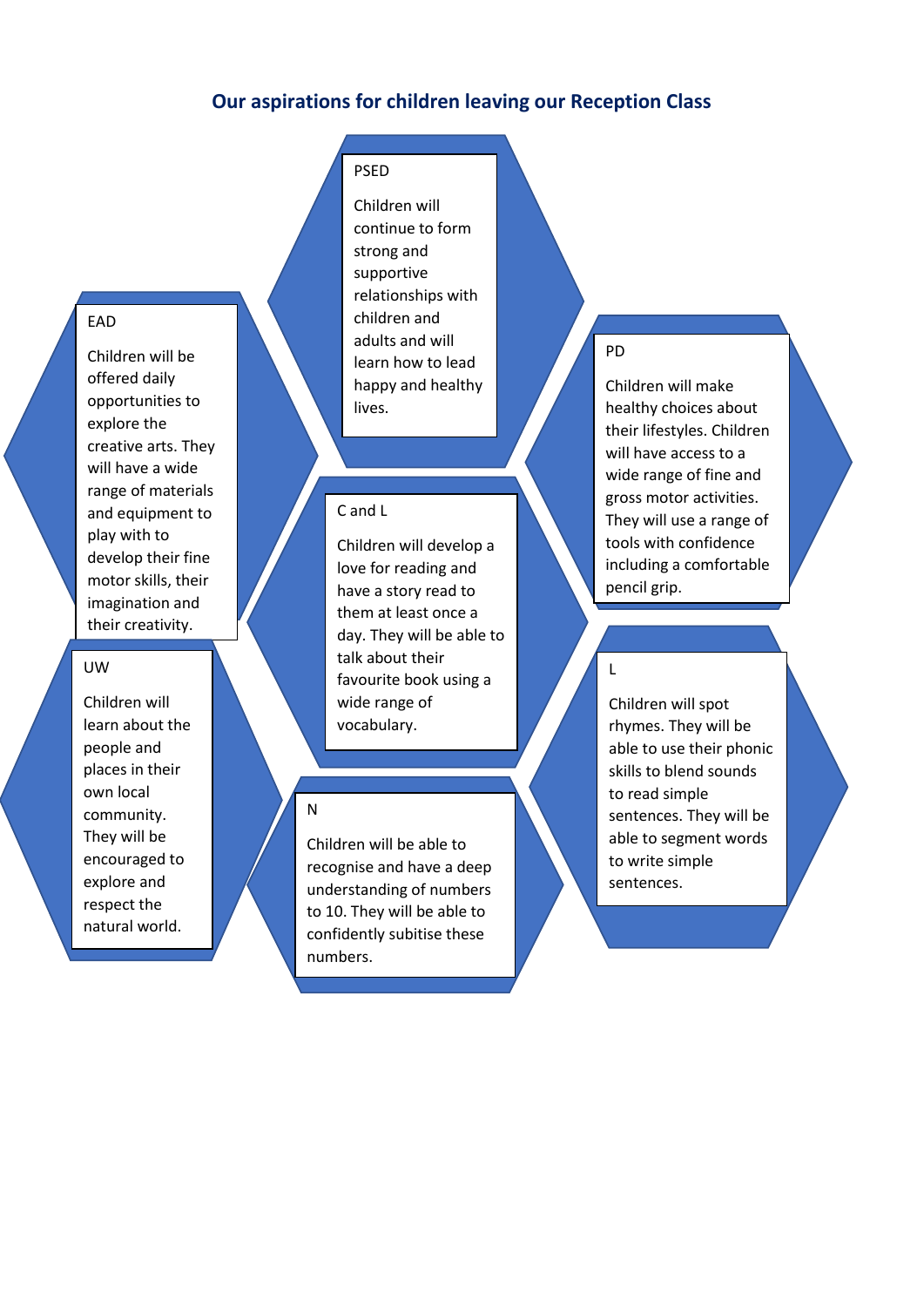## **Progression of skills for Phonics/Literacy in Nursery**

Environmental Sounds - Instrumental Sounds and Body Percussion - Rhythm and Rhyme -

Voice Sounds and Alliteration

# **Progression of skills for Phonics/Literacy in Reception**

| Autumn 1 | S,a,t,p,I,n,m,d,g,o,c,k,uk,u,e,r,h,b,f,l,ff,ll,ss |
|----------|---------------------------------------------------|
| Autumn 2 | <b>Revision of previous</b>                       |
|          | J, v, w, x, y, q, z, zz                           |
|          | Ch, sh, th                                        |
| Spring 1 | Revision of ch, sh, th                            |
|          | Ng,ee,ai,oa,oo,or,ar,ow,oi,ur,er                  |
|          | Revision of above                                 |
| Spring 2 | Igh, ear, air, ure                                |
| Summer 1 | Revision of phase 3                               |
|          | Phase 4                                           |
| Summer 2 | Revision of phase 3 within phase 4                |

## Tricky words

| Autumn 1        | Read I, the, go, to no,                             |
|-----------------|-----------------------------------------------------|
|                 | Spell I, the                                        |
| <b>Autumn 2</b> | Read previous plus me, he, we, she, be              |
|                 | Spell above plus go, to no                          |
| Spring 1        | Read previous plus all, are, they, was              |
|                 | Spell previous plus me, he, we, she, be             |
| <b>Spring 2</b> | Read previous plus you, her, do, so                 |
|                 | Spell previous plus all, are, they                  |
| Summer 1        | Read previous plus have, said, like, were, there    |
|                 | Spell previous plus her, was, you                   |
| Summer 2        | Read previous plus what, when, come, some, out, one |
|                 | Spell previous do, so                               |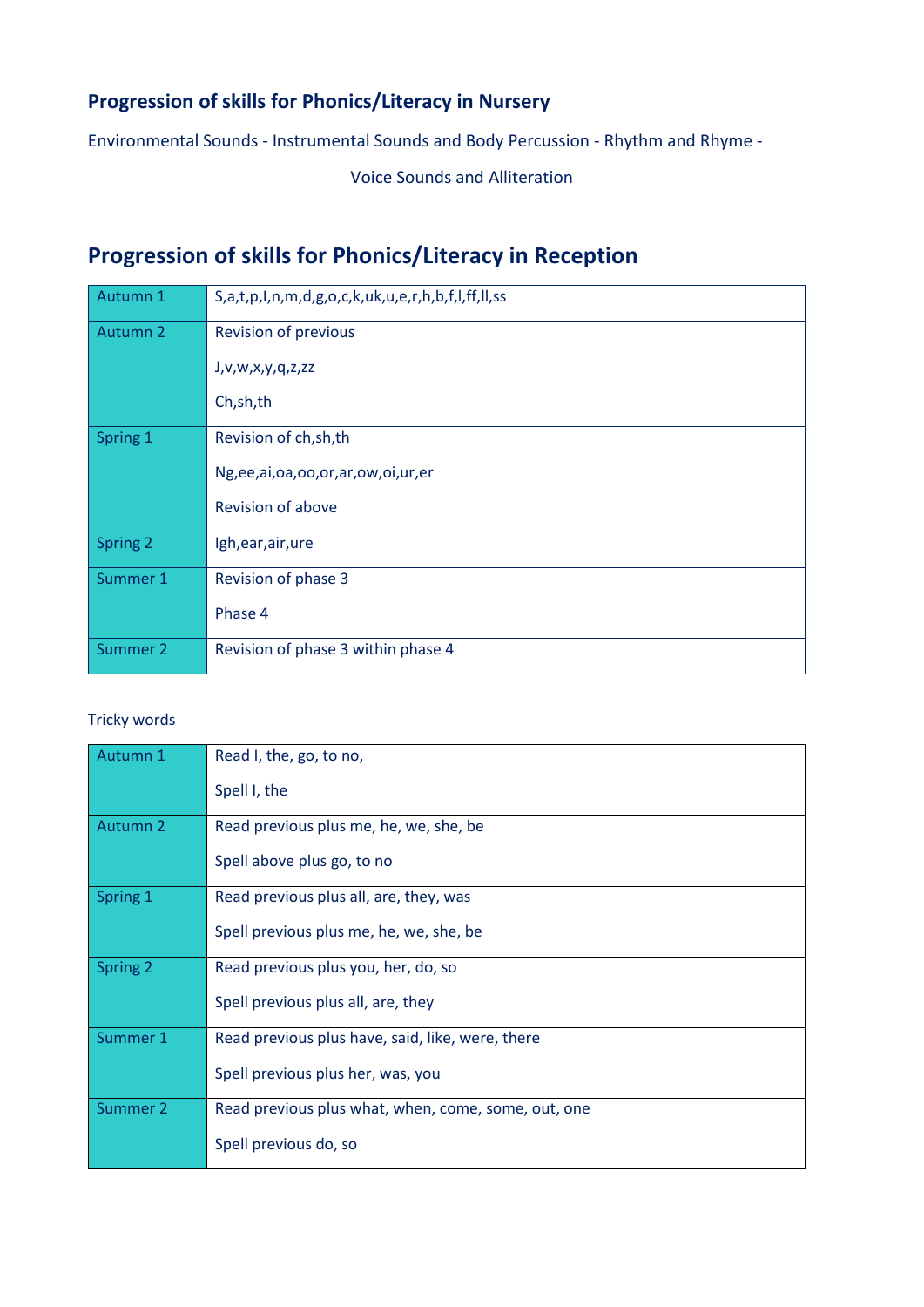# **Progression of Skills from Nursery through to Reception**

In Nursery and Reception we are *Explorers*. We notice, try, choose, investigate and explore.

| <b>PSED</b>       | <b>Managing self</b>                                                                                                                                                                                                                                      |
|-------------------|-----------------------------------------------------------------------------------------------------------------------------------------------------------------------------------------------------------------------------------------------------------|
|                   | Wash hands and go to the toilet independently $\longrightarrow$ Try new activities and have a go (with an adult) $\longrightarrow$ Select and use activities independently (choose)                                                                       |
|                   | Follow rules and routines in dependently                                                                                                                                                                                                                  |
|                   | Self-regulation                                                                                                                                                                                                                                           |
|                   | Wait for what they want and control their impulses - Respond appropriately to what is being asked of by the adults - Understand how others are                                                                                                            |
|                   | feeling from expressions and actions<br>Talk about their feelings and others and show expressions<br>Independently solve conflicts<br>Know                                                                                                                |
|                   | when it is right or wrong to be assertive                                                                                                                                                                                                                 |
|                   | <b>Building Relationships</b>                                                                                                                                                                                                                             |
|                   | Play with others, extending ideas → Take turns and share → Help to find solutions to problems and conflicts → Work and play co-operatively with                                                                                                           |
|                   | others                                                                                                                                                                                                                                                    |
| Communication     | <b>Understanding</b>                                                                                                                                                                                                                                      |
| and Language      | Understand a cue or follow an instruction that has one part ___ Understand a cue or follow an instruction that has two parts To talk about                                                                                                                |
|                   | individual pictures and then a sequence of pictures (notice)<br>To talk about a story without pictures (notice)                                                                                                                                           |
|                   | <b>Listening and Attention</b>                                                                                                                                                                                                                            |
|                   | To listen giving attention fully $\longrightarrow$ Can listen and shift attention $\longrightarrow$ Listens attentively in any situation and location                                                                                                     |
|                   | <b>Speaking</b>                                                                                                                                                                                                                                           |
|                   | Use noun, verb, noun to communicate meaning across $\longrightarrow$ Use five or six word sentences to get their meaning across $\longrightarrow$ Use a range of tenses                                                                                   |
|                   | accurately<br>Use new vocab that has been introduced.                                                                                                                                                                                                     |
| Physical          | <b>Gross Motor Skills</b>                                                                                                                                                                                                                                 |
| Development       | Pat throw bounce $\rightarrow$ catch $\rightarrow$ kick                                                                                                                                                                                                   |
|                   | Large ball $\longrightarrow$ a small ball $\longrightarrow$ a beanbag                                                                                                                                                                                     |
|                   | Cross-lateral – ride a trike — ride a bike,                                                                                                                                                                                                               |
|                   | Gym – two feet climbing equipment $\longrightarrow$ alternate feet climbing equipment $\longrightarrow$ using imagination to climb                                                                                                                        |
|                   | Functional movement - walk stand on one leg stand point by jump - hop blunge - and pallop - skip march                                                                                                                                                    |
|                   | <b>Fine Motor Skills</b>                                                                                                                                                                                                                                  |
|                   | Use a progression of scissors, paintbrush, glue, chalk, playdough tools,<br>Take coat off a take shoes and socks off a put coat on $\longrightarrow$ put shoes and socks on $\longrightarrow$ take jumper off put jumper on $\longrightarrow$ zip up coat |
|                   | pour a drink independently                                                                                                                                                                                                                                |
| <b>Maths</b>      | <b>Numbers to 5</b>                                                                                                                                                                                                                                       |
| (Turtles/Nursery) | Recite, count and order to 5 -8 Subitise to 3 -8 Use language of 'more', 'lots', 'fewer' and 'same'                                                                                                                                                       |
|                   | <b>Shape, Space and Measure</b>                                                                                                                                                                                                                           |
|                   | Place an object using 'under', 'over', 'on', 'in' 'next' to' → Use the language                                                                                                                                                                           |
|                   | Identify, name and describe circle, square, rectangle and triangle.                                                                                                                                                                                       |
|                   | Compare size, weight, length and capacity within the environment.                                                                                                                                                                                         |